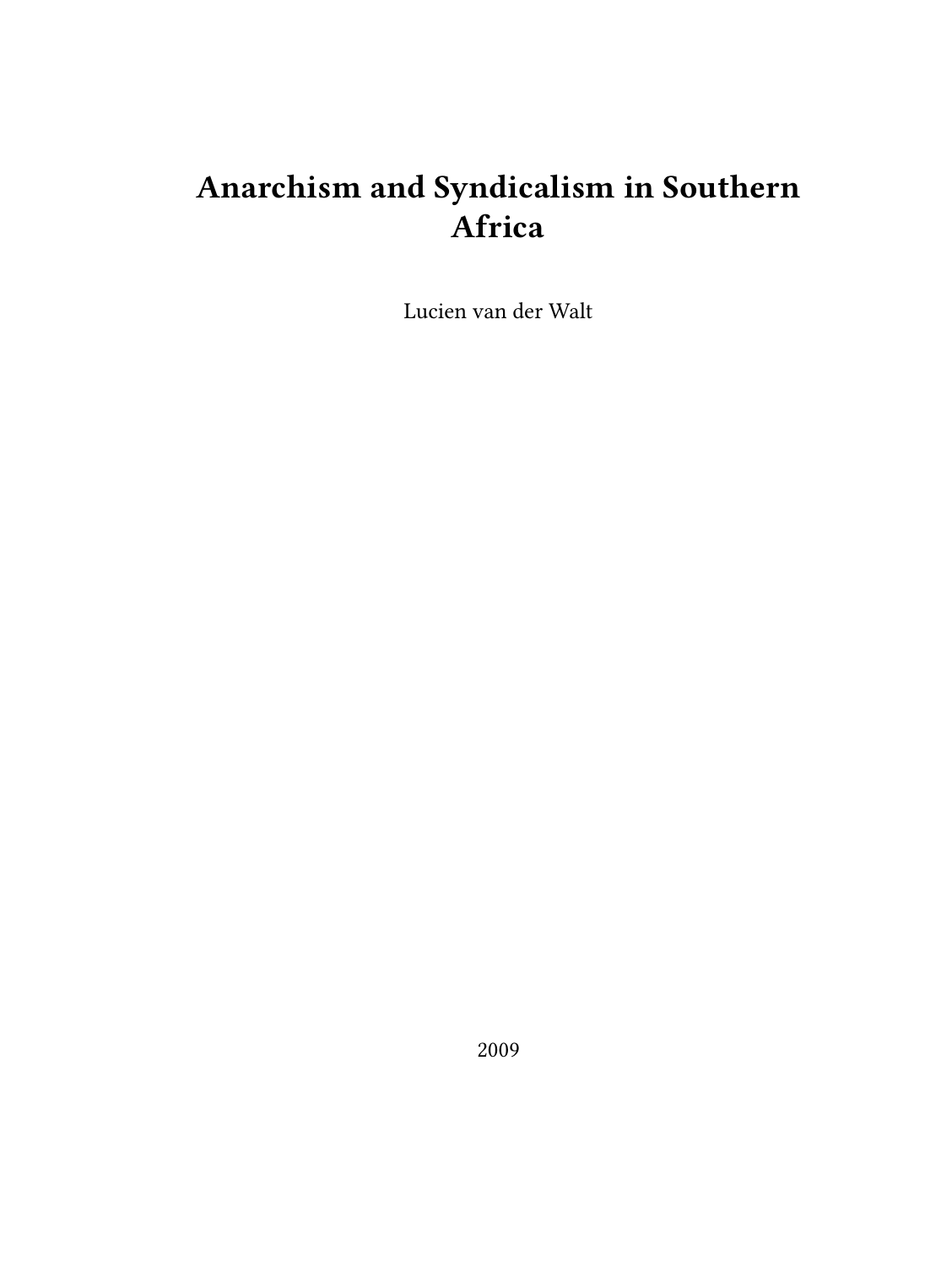## **Contents**

|                                                                                                               | 3               |
|---------------------------------------------------------------------------------------------------------------|-----------------|
|                                                                                                               | 3               |
|                                                                                                               | $\overline{4}$  |
|                                                                                                               | .5              |
|                                                                                                               | -6              |
|                                                                                                               | $\overline{7}$  |
|                                                                                                               | $7\phantom{.0}$ |
| Syndicalism in the Cape $\dots \dots \dots \dots \dots \dots \dots \dots \dots \dots \dots \dots \dots \dots$ | 9               |
|                                                                                                               | 10              |
|                                                                                                               | 10              |
| In Conclusion $\ldots \ldots \ldots \ldots \ldots \ldots \ldots \ldots \ldots \ldots \ldots \ldots \ldots$    | 11              |
|                                                                                                               |                 |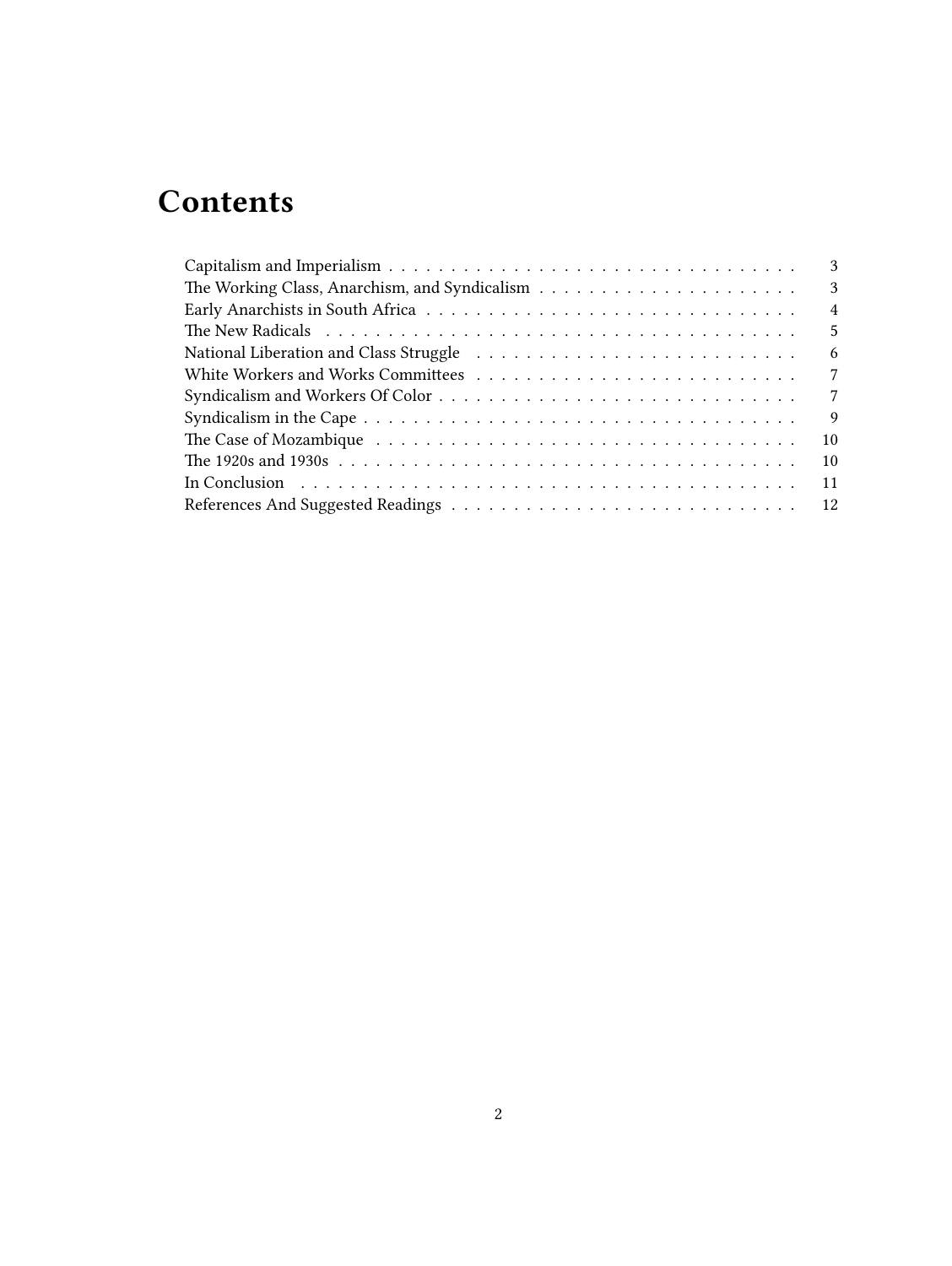Anarchism, and particularly its syndicalist variant, played an important role in early labor and socialist politics in Southern Africa. Emerging in South Africa in the 1880s, and in Mozambique in the early twentieth century, it reached its apogee in the 1910s. Movements influenced by syndicalism continued in the 1920s, and spread to Southwest Africa (now Namibia), Northern Rhodesia (Zambia), and Southern Rhodesia (Zimbabwe) by the 1930s. The history of anarchism and syndicalism in Southern Africa, largely confined to a minority of the working class, provides a case of how this internationalist movement developed in the context of British and Portuguese colonialism and a racially divided working class.

## <span id="page-2-0"></span>**Capitalism and Imperialism**

The region that became South Africa was marginal to the world economy before the 1860s, mainly significant for the port at the Cape of Good Hope and agricultural exports from Western Cape farms. Port Elizabeth emerged in the east, mainly an export point. Both were part of Britain's Cape Colony, the farms worked by Colored workers (descended from slaves and servants), and Africans. The neighboring Natal Colony had an important port, Durban, whose hinterland had sugar plantations, worked largely by indentured Indians. The interior was a patchwork of agrarian African kingdoms and Afrikaner republics (notably the Orange Free State and Transvaal).

Diamond discoveries at Kimberley in 1867 saw an economic boom, with Cape Town, linked by rail, a particular beneficiary. This was followed by the discovery of underground gold deposits at the Witwatersrand in the Transvaal in 1886. As at Kimberley, gold mining was rapidly centralized in powerful companies: the Wernher-Beit and Eckstein conglomerate dominated diamonds, gold mining, and landownership, and soon employed more people than the railways and harbors of British colonies and Afrikaner republics combined. Towns grew along the Witwatersrand, notably Johannesburg, which quickly overtook Cape Town (and Pretoria, the Transvaal capital) in population and economic importance. The mining revolution was accompanied by the expansion of Cape Town and Durban (Port Elizabeth was marginalized), as well as some secondary industry and capitalist farming. By 1913 Johannesburg had grown to a city of 250,000, and South Africa produced 40 percent of the world's gold.

Growing imperial interest saw a wave of British wars on Africans and Afrikaners from the 1870s onwards, culminating in the Anglo-Boer War (1899–1902) and the creation of the Union of South Africa, a self-governing white dominion, in 1910, surrounded by British protectorates like Swaziland, and colonies like Northern and Southern Rhodesia and Nyasaland (now Malawi). Germany's Southwest Africa was placed under South African mandate in 1920. In Mozambique, controlled by Portugal, the port of Lourenço Marques expanded rapidly through South African investment and trade, with a railway link to the Witwatersrand from 1895, growing to around 25,000 people in 1915 (Cappela 1981). A large part of the territory's African population became migrant laborers in South Africa.

## <span id="page-2-1"></span>**The Working Class, Anarchism, and Syndicalism**

Africans supplied the bulk of mine labor, providing migrant male workers who returned to the countryside after their contracts: they were segregated, subject to coercive labor laws and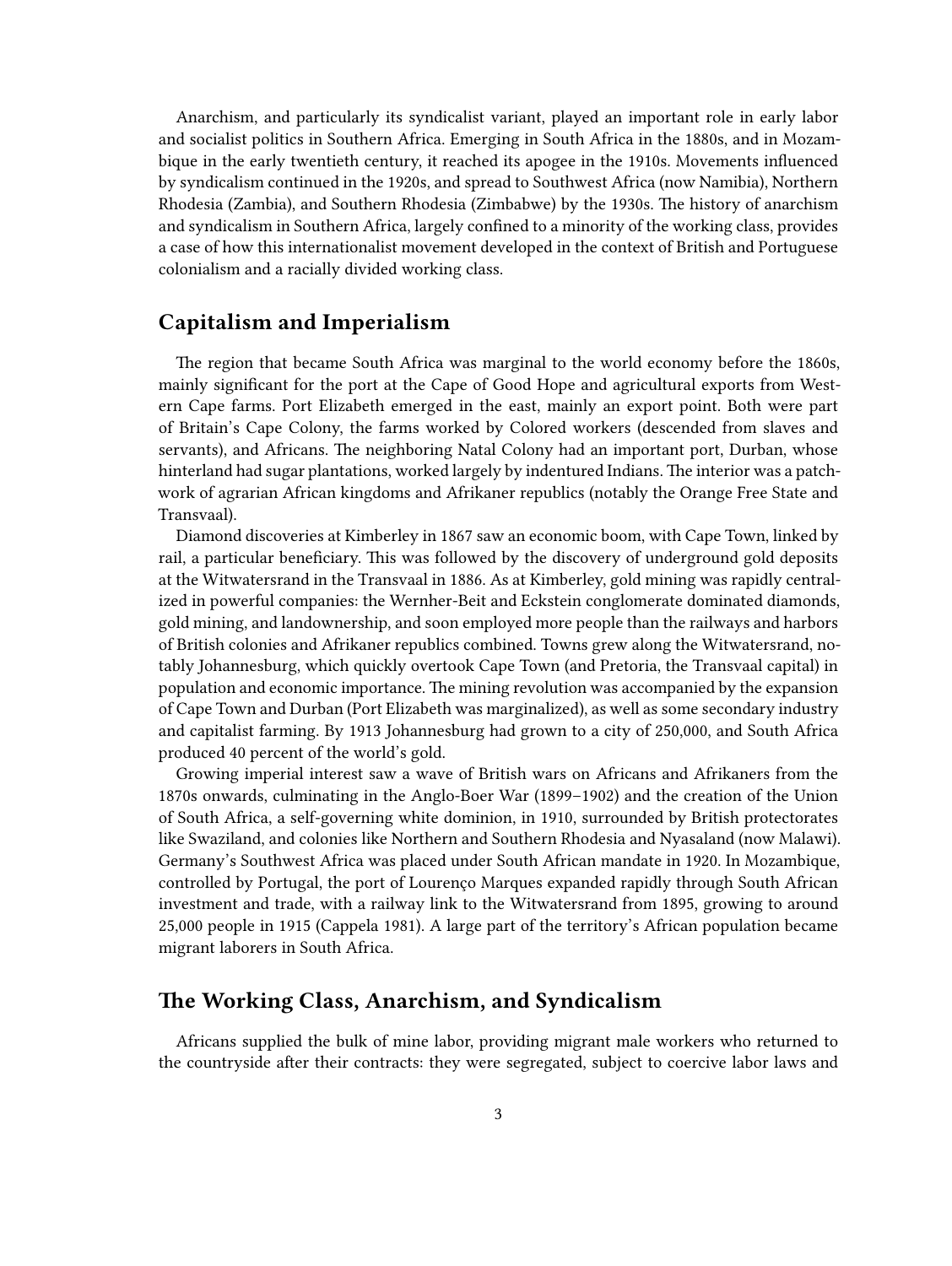an internal passport system, and drawn from conquered peoples across Southern Africa. In 1920, David Yudelman and Alan Jeeves (1986) noted, 49 percent of African miners on the Witwatersrand came from other countries, 36 percent from Mozambique alone. White workers immigrated from across the British empire, dominating skilled work. In 1913, according to Hobart-Houghton (1964), there were 195,000 Africans on the Witwatersrand mines, a further 37,000 domestic workers, and 6,000 employed elsewhere, and 38,500 white workers, 22,000 in mining. Besides the division between free skilled white workers and unfree, nominally unskilled Africans, the working class included intermediate layers of impoverished, unskilled Afrikaners, Coloreds and Indians, and urbanized Africans. In Cape Town, Coloreds were the majority, and Africans marginal, and in Durban, Indians were a large and important group.

Initially based amongst white immigrants, anarchism and syndicalism developed a base amongst Jews, Africans, Coloreds, and Indians in the 1910s. The movement was always faced with a divided working class, fractured by racial as well as ethnic divisions. White workers, afraid of replacement by cheaper workers of color, typically demanded segregation, and formed unions and the South African Labor Party (SALP) on this platform, while unions amongst workers of color developed independently.

## <span id="page-3-0"></span>**Early Anarchists in South Africa**

Port Elizabeth's Henry Glasse (1847–unknown), an Indian-born anarchist linked to the *Freedom* group in London founded by Peter Kropotkin in 1886, pioneered local anarchism. He distributed Freedom Press materials and formed a Socialist Club at the turn of the century. The anarchist Wilfred H. Harrison formed the Social Democratic Federation (SDF) in Cape Town in 1904 and the Pretoria Socialist Society in 1911. Both groups included socialists with a wide variety of views. Born in England in 1871, Harrison was part of the SDF's substantial anarchist section, a famed orator who expounded Kropotkin to Colored and white audiences, launched an interracial General Workers' Union in 1906, and organized interracial demonstrations of the city's unemployed. Riots broke out during the demonstrations, and two SDF members – one an anarchist, Levinson – were arrested in the first prosecution of socialists in the country.

Henry Glasse and Harrison opposed armed propaganda by the deed, unlike John Sepoul and Henry Larsen, two workers deported from the Transvaal in 1904 for an alleged plot to assassinate the British governor, Lord Milner. Insurrectionism was never an important local current. It was syndicalism that took center stage. The radical weekly *Voice of Labour* was founded in Johannesburg in 1908 by the Scottish fitter Archie Crawford and Mary Fitzgerald from Ireland; both were basically radical state socialists, but the paper nonetheless provided an open platform for other radical correspondents, including Henry Glasse and Harrison. The network that developed around the paper stressed interracial working-class unity, Henry Glasse writing that "For a white worker in this South Africa to pretend he can successfully fight his battle independent of the coloured wage slaves – the vast majority – is, to my mind, simply idiocy" *(Voice of Labour*, January 26, 1912).

By 1910, a syndicalist current had coalesced around the paper, which was further boosted by the tour of British syndicalist Tom Mann in February. Crawford was replaced as editor by "Proletarian," an unidentified supporter of the Industrial Workers of the World (IWW), based in Cape Town. "Proletarian" advocated One Big Union in the *Voice of Labour*, with "a universal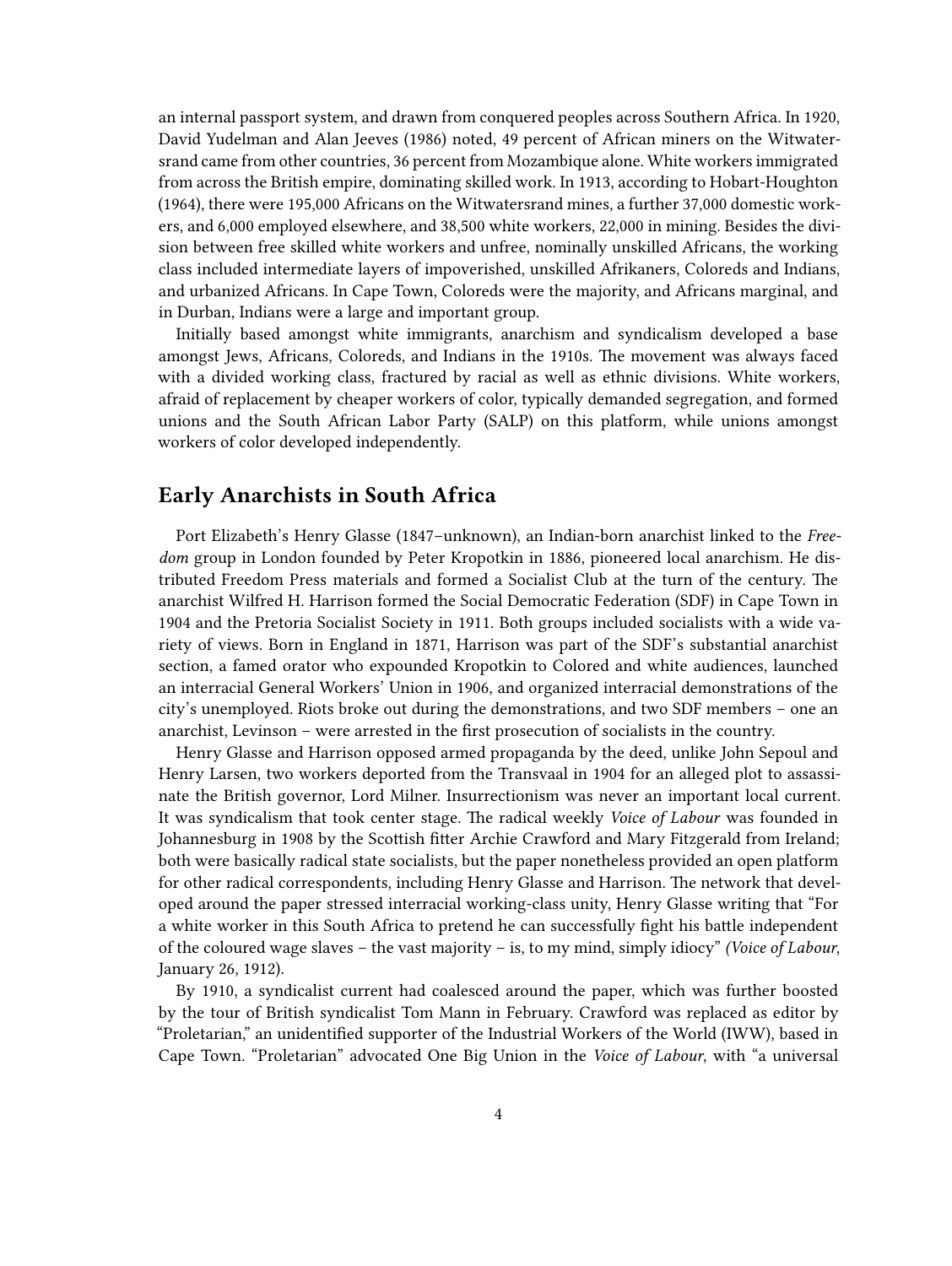general strike preparatory to seizing and running the interests of South Africa" (*Voice of Labour*, October 27, 1911).

In June 1910, a South African IWW was formed in Johannesburg, which organized spectacular strikes by white tramway workers in 1911, formed groups in Durban and Pretoria, and linked up with the IWW in Chicago. Its key figures were Andrew Dunbar, a blacksmith and strike leader from Scotland, and Tom Glynn of Ireland, a former policeman and now tramway worker. A Socialist Labor Party was also formed in Johannesburg that year, advocating Daniel De Leon's syndicalism. Including in its membership the Afrikaner Philip R. Roux, the Jewish radical Israel Israelstam, and the Scotsman J. M. Gibson, it was mainly a propaganda group and held meetings on the Johannesburg Market Square, as did the IWW.

Despite disagreements on many issues, both groups concurred on the need for an interracial, revolutionary One Big Union, so breaking with the traditions of mainstream white labor. While the local IWW does not seem to have had much success organizing across the color line, it was the only union at the time in South Africa with no racial restrictions on membership, and probably the first such in Britain's African empire. Both the local IWW and Socialist Labor Party represented a strand in local anarchism and syndicalism that, while notable for its principled internationalism, tended to ignore the specific problems, the civil and political disabilities of workers of color: this helps explain their lack of success in organizing on interracial lines.

There were, however, even at this early stage, developments that pointed to the emergence of a more sophisticated approach that aimed to combine the struggles against national oppression and class domination. Henry Glasse was acutely sensitive to Africans' situation, Harrison made strides toward interracial unity with his union work, and "Proletarian" argued in the *Voice of Labour* that a "native rising," which would be a "wholly justified" response to "the cruel exploitation of South African natives by farmers, mining magnates and factory owners," and should receive the "sympathy and support of every white wage-slave" (*Voice of Labour*, December 1, 1911).

## <span id="page-4-0"></span>**The New Radicals**

From 1912 onwards, syndicalist activism ebbed. Glynn left South Africa, later becoming a key figure in the Australian IWW; Crawford took control of the IWW, expelling Dunbar; the SDF, Socialist Labor Party, and other groups united at Crawford's urging into a United Socialist Party, which soon collapsed into its constituent parts; and the *Voice of Labour* ceased publication in early 1913.

That year a general strike broke out amongst white workers on the Witwatersrand, a militant episode controlled by unofficial strike committees, with gun battles and riots resulting in many deaths and strikers in control of much of Johannesburg. There were syndicalist sentiments amongst a section of strikers, with Crawford and Fitzgerald shifting their views somewhat, as did more white unionists like J. T. Bain, however briefly, but there was no organized syndicalist nucleus. The government nonetheless insisted the strike was due to a "Syndicalist Conspiracy," and crushed a second general strike in early 1914 with martial law. Crawford and eight others were deported to Britain, and Mann again toured South Africa. On his return Crawford was a changed man, becoming the moderate secretary of the conservative South African Industrial Federation (SAIF).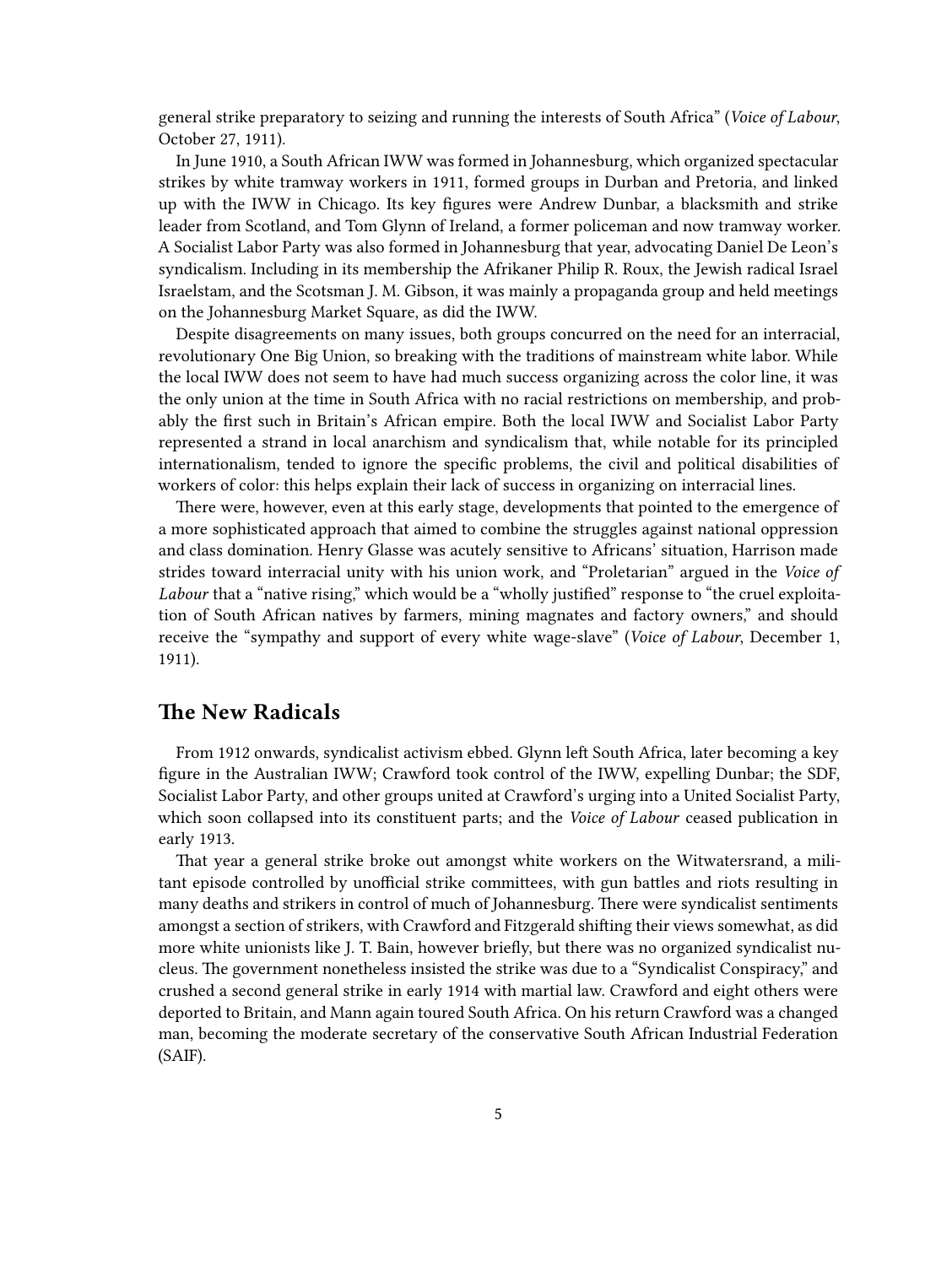The 1913 strike had radicalized a layer of trade unionists like British-born George W. Mason of the Amalgamated Society of Carpenters and Joiners, and J. Forrester Brown of the South African Mineworkers' Union (SAMWU), who hailed from Australia, as well as a section of the SALP, most notably S. P. Bunting, W. H. Andrews, and David Ivon Jones. Bunting, born in London to an upper-class family, was an SALP representative in the Transvaal Provincial Council, Andrews, born in Suffolk, was a leading trade unionist and head of the SALP's parliamentary caucus, and Ivon Jones, born in Wales, was SALP general secretary. The outbreak of World War I polarized the SALP, and the SALP radicals, joined by veterans of the IWW and Socialist Labor Party like Dunbar, Gibson, and Roux, formed a War-on-War League. The SALP split in August 1915, the antiwar group forming the International Socialist League, which published the weekly *International*.

The International Socialist League quickly moved toward syndicalism, with the ideas of De Leon and the IWW central. Its first annual conference in January (*International*, January 7, 1916) stated "That we encourage the organization of the workers on industrial or class lines, irrespective of race, colour or creed, as the most effective means of providing the necessary force for the emancipation of the workers." The *International* called for One Big Union "organized on the broad lines of no colour bar" to "inaugurate the Co-operative Commonwealth" (February 23, 1916).

Branches were established on the Witwatersrand in Benoni, Germiston, Krugersdorp, and Johannesburg, and also in Durban, Kimberley, Pietermaritzburg (the Natal capital), and Pretoria. Initially mainly based amongst radical British immigrants, it soon attracted many immigrant Jews, concentrated in the multiracial slums of Johannesburg, who formed a Yiddish-speaking branch. From 1916 onwards, it also recruited a growing number of African, Colored, and Indian members. One of the first recruits was T. W. Thibedi, a brilliant African schoolteacher from Johannesburg. In Cape Town, close ties were formed with Harrison and the SDF, which (after a fierce internal struggle) had also adopted a radical anti-militarist position.

## <span id="page-5-0"></span>**National Liberation and Class Struggle**

The International Socialist League was probably never larger than several hundred members at any one time, but this should not detract from its importance. It was the International Socialist League that played the key role in developing the view that One Big Union was the means of both fighting national oppression and overthrowing capitalism and the state machinery. It adopted a specific "Native programme" that called for the removal of the civil and political disabilities imposed upon Africans, argued for the unity of workers across the lines of craft, color, and creed, and opposed segregation and color bars.

The *International* argued that "Socialism can only be brought about by all the workers coming together on the industrial field to take the machinery of production into their own hands and working it for the good of all" (June 16, 1916). National oppression divided the working class and increased profits, for "cheap, helpless and unorganized" African labor provided "employers generally and particularly industrial employers, that most coveted plum of modern Imperialism, plentiful cheap labour" (*International*, February 18, 1916). White workers had to choose between becoming a "closed guild," doomed to defeat, or joining the revolutionary movement for the "control and administration of industry" (*International*, February 16, 1917; March 2, 1917). As for discriminatory laws, the *International* called for direct industrial action: "Organize industrially, they become worth no more than the paper rags they are written on" (October 19, 1917).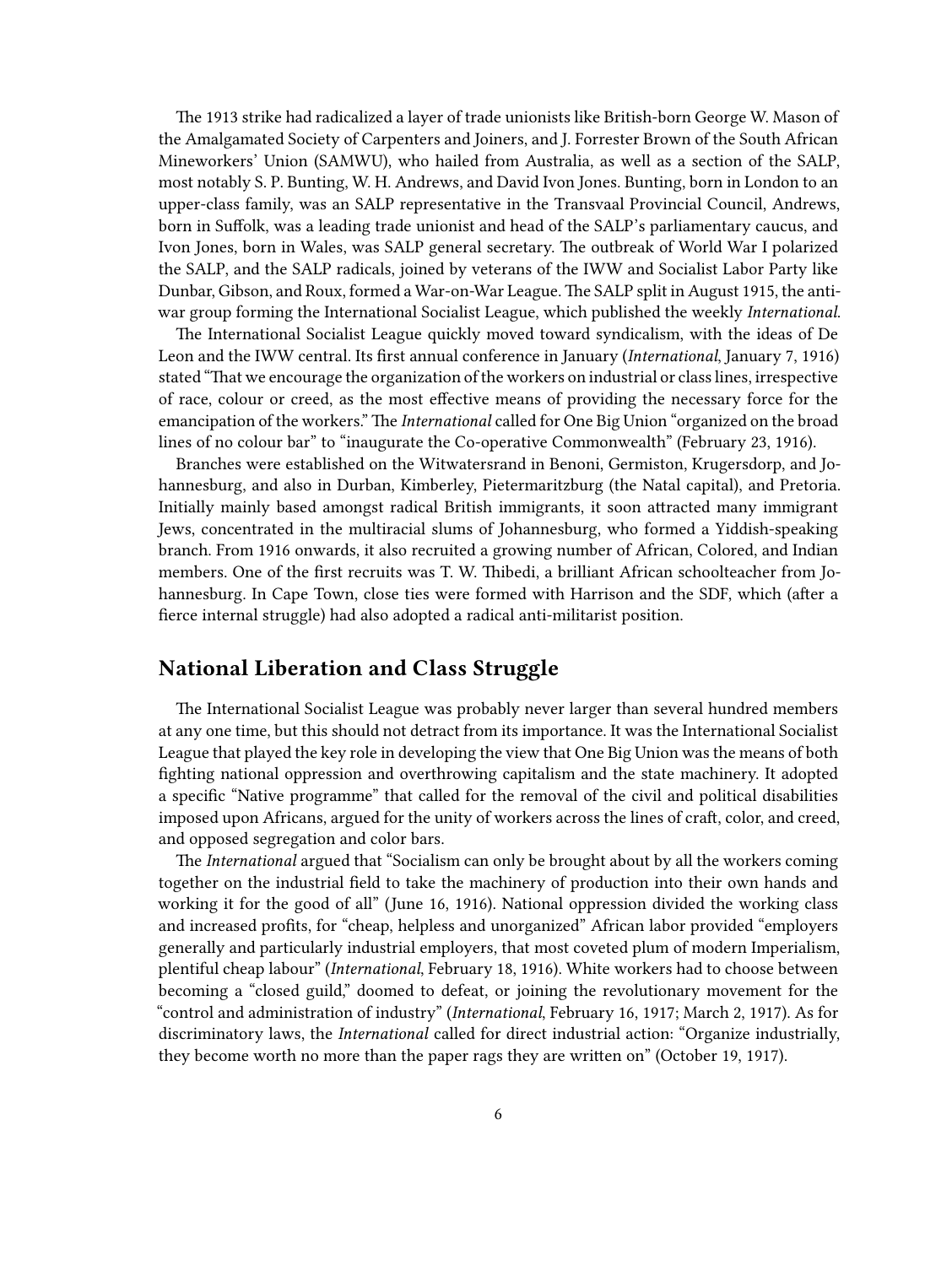## <span id="page-6-0"></span>**White Workers and Works Committees**

The militancy of all sections of workers rose throughout 1917, with a strike wave building that would last into 1922, and times seemed ideal for the project of uniting all workers into One Big Union. The International Socialist League made ongoing attempts to organize a bloc within the white unions, organizing a short-lived (and interracial) Solidarity Committee in 1917 to work within the SAIF. The Building Workers' Industrial Union, formed in 1916 and headed by the International Socialist League's C. B. "Charlie" Tyler, joined by Mason, was one of the few successes.

Andrews, sent abroad in 1917 to attend the abortive socialist peace conference in Stockholm, visited Britain, where he was deeply impressed by the Socialist Labour Party and Workers' Committee and Shop Stewards' movement. On returning to South Africa, he was employed by the International Socialist League as a full-time organizer, the League hoping to form a Witwatersrand Shop Stewards' Council as a step toward the One Big Union.

While Andrews helped establish independent shop stewards' organizations in engineering, on the mines (known as works committees), and on the railways, most had no links to syndicalists, with one very important exception. A section of the mine works committees was deeply influenced by syndicalism. This group, largely independent of the International Socialist League, was centered on Percy Fisher, a miner born in England in 1891. Fisher and his associate, Harry Spendiff, were involved in organizing a series of unofficial strikes, unsanctioned by SAMWU or the SAIF.

Despite opposition from Crawford and others, Fisher was elected secretary of SAMWU in 1920, but later forced to resign. An unofficial strike in January 1921 led to Fisher, Spendiff, and others being suspended from SAMWU and fined. Rejecting the rulings, the dissidents established the Council of Action in July 1921, issuing a manifesto, reprinted in the *Workers' Dreadnought*, calling for "rank and file control" of the unions and "Industrial Unionism" with "the avowed object of wresting the economic power out of the hands of the capitalist class" (February 18, 1922).

## <span id="page-6-1"></span>**Syndicalism and Workers Of Color**

At the same time as these initiatives were taking place, the International Socialist League took steps to organize Africans, Coloreds, and Indians into syndicalist unions. In March 1917, Gordon Lee of the International Socialist League's Durban branch helped launch the Indian Workers' Industrial Union, an umbrella body organizing in catering, the docks, laundries, printing, and the growing tobacco industry. One of the very first unions amongst Indians, its size is unclear, but it was probably several hundred strong.

The International Socialist League encouraged the Indian workers to take charge of the union and several Indian activists became prominent militants, such as Bernard L. E. Sigamoney and R. K. Moodley. Born in Durban to Indian immigrants, Sigamoney was a schoolteacher and cricket enthusiast who moved to the left in World War I. Along with other Indian union members, Sigamoney joined the International Socialist League. The union held several strikes, during which the Indian Workers' Choir entertained workers with the *Red Flag*, the *Internationale*, and IWW songs. It also held study classes, emphasizing the works of De Leon. In 1920 and 1921, indepen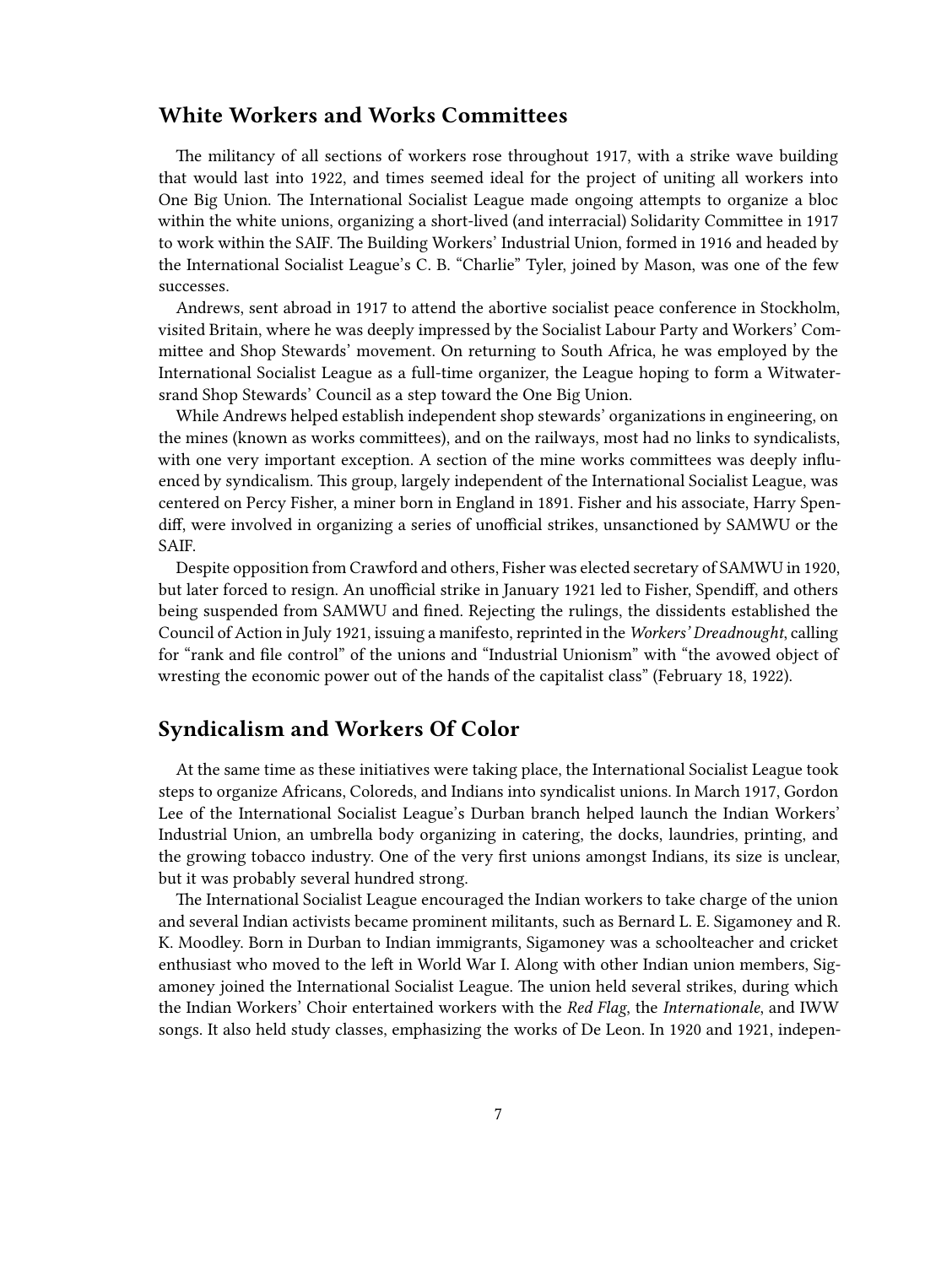dent Indian unions in tobacco and furniture workers struck in Durban, and Andrews, Ivon Jones, Sigamoney, and others were actively involved in solidarity work.

In the meantime, the International Socialist League established a night school for Africans at its Johannesburg headquarters. Starting in July 1917, the school mainly recruited urbanized Africans from the downtown slums and townships of Johannesburg, although a few mineworkers, mainly from nearby mines, also joined. After months of classes run by Bunting, Dunbar, and others, the school launched a syndicalist union, the Industrial Workers of Africa, at the end of September.

Modeled on the IWW, the Industrial Workers of Africa was the first union for African workers in South Africa and (in all likelihood) Britain's African empire. It was a general union, rather than an industrial union, the forerunner of the number of African general unions that sprang up in the next few years, and was headed by an all-African committee, with Reuben (Alfred) Cetiwe and Hamilton Kraai the key figures. Born and educated at Qumbu in the Eastern Cape, Cetiwe worked in Johannesburg as a picture framer's assistant. His views, recorded in police reports, were uncompromising: "We are here for Organization, so that as soon as all of your fellow workers are organized, then we can see what we can do to abolish the Capitalist-System." Kraai, also from the Eastern Cape, worked as a foreman and deliveryman in Johannesburg. Both men joined the International Socialist League.

From 1915, the International Socialist League was also developing connections with sections of the emerging, and rather mild, nationalist movements amongst Africans and Coloreds, like the African Political Organization and the Transvaal Native Congress, which was the provincial section of the South African Native National Congress. The formation of the Industrial Workers of Africa increased nationalist sympathy for syndicalists, and Cetiwe, Kraai, and Thibedi also participated in the Transvaal Native Congress. In 1918 the International Socialist League organized South Africa's first May Day rally directed at Africans and Coloreds in Johannesburg. R. Talbot-Williams of the African Political Organization, and Thibedi, were amongst the speakers.

Developments in June 1918 gave the Industrial Workers of Africa national prominence. That month saw 152 African municipal workers in Johannesburg jailed for striking, a sentence condemned by the *International*, and evoking a wave of anger amongst the city's African population. A protest rally, called by the Transvaal Native Congress, saw the crowd take its lead from Industrial Workers of Africa activists, who called for a general strike. A joint planning committee of left-leaning nationalists and syndicalists was established. The strike was called off at the last minute, although several thousand African mine-workers struck nonetheless, and eight people (six members of syndicalist bodies, and two sympathetic Congress activists) were arrested for incitement to public violence, the first time Africans and whites in South Africa were jointly prosecuted in a common cause.

By this stage a syndicalist bloc had developed in the Transvaal Native Congress, centered on Cetiwe and Kraai. Dubbed the "black Bolsheviks of Johannesburg" by Solomon Plaatje, a leading African conservative from Kimberley, it was aided by sympathetic nationalists. The syndicalists and left-leaning nationalists tried, unsuccessfully, to get the South African Native National Congress at its August 1918 congress to focus on labor, and were prominent in the Witwatersrand campaign against the pass controls that started in March 1919. Congress moderates and conservatives then managed to wrest control of the Transvaal Native Congress, and called off the campaign. There had been over 700 arrests by May 1919, however, and Bunting acted as counsel for many of the accused, during which he was assaulted by a group of white workers outside the courthouse.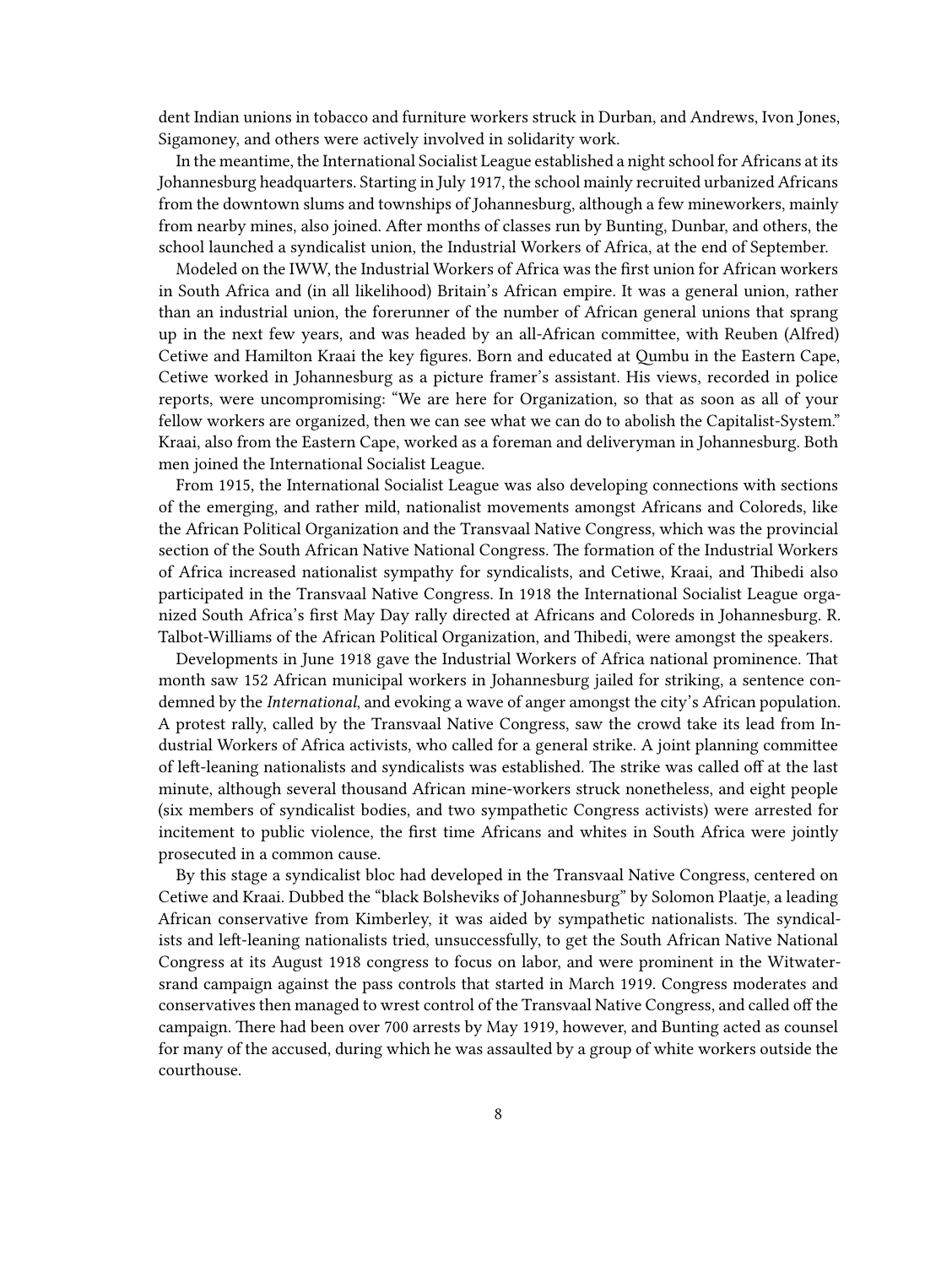## <span id="page-8-0"></span>**Syndicalism in the Cape**

In the meantime, there had been important developments in the Cape Province. The International Socialist League's Kimberley section established two syndicalist unions in that declining town in 1919. These were the Clothing Workers' Industrial Union (which later spread to Durban and Johannesburg) and the Horse Drivers' Union, both of which held successful strikes. The unions were based amongst Colored workers, and 27 enrolled in the International Socialist League, most notably Johnny Gomas, an apprentice tailor from Cape Town.

Radical members of the SDF, frustrated with its loose politics, broke away in 1918 to form the Industrial Socialist League in Cape Town. Like the International Socialist League, the Cape group was deeply influenced by the IWW. It was initially based amongst white immigrants, such as the Portuguese brothers Manuel and F. Lopes, Jews like A. Z. Berman, a teacher educated in Russia and Germany, and British workers like C. Frank Glass, born in Birmingham in 1901. The elderly Henry Glasse also corresponded with the group.

Like the International Socialist League, the Industrial Socialist League was active in the mainstream unions, but with rather more success. Berman was elected treasurer of the Cape Federation of Labor (formed in 1913), F. Lopes was president of the Tramway Workers' Union, and Frank Glass was active in the Tailors' Union. At the second conference of the Cape Federation of Labor, held in 1920, the Cape syndicalists successfully passed resolutions for the socialization of the means of production, distribution, and exchange, and the restructuring of the Federation into industrial unions. At the third conference of the Cape Federation of Trade Unions in 1921, Berman had the Federation resolve to join the Communist International and abstain from parliamentary action. These resolutions were not, however, carried out.

The group made strenuous efforts to organize amongst African and Colored workers. It established a hall in the predominantly Colored District Six area, recruited a number of Colored activists to its work, and established a syndicalist Sweet and Jam Workers' Industrial Union amongst Colored factory workers. Cetiwe and Kraai arrived in Cape Town in 1919 to form a branch of the Industrial Workers of Africa, and were supported by the Industrial Socialist League. The Industrial Workers of Africa branch, based amongst African dockworkers, claimed 800 members (Hirson 2005). Living in Ndabeni Township, Cetiwe and Kraai also became active in the Cape Native Congress, and reappeared at the May 1920 conference of the South African Native National Congress where they tried, again unsuccessfully, to commit the larger body to a general strike policy. Thibedi, meanwhile, had taken over the Industrial Workers of Africa in Johannesburg.

In December 1919 the Industrial Workers of Africa organized a joint strike with another union on the docks, the recently formed Industrial and Commercial Workers' Union (ICU), headed by the charismatic Clements Kadalie, a highly educated immigrant from Nyasaland. The strike was not a success, and the two unions had a falling out. In June 1920, however, both attended a labor conference at Bloemfontein in the Orange Free State, which aimed to unite the African and Colored general unions that had emerged in Bloemfontein, Cape Town, and Port Elizabeth. There were some syndicalist influences at the Bloemfontein meeting, which described its goal, Peter Wickens (1973) notes, as "one great union of skilled and unskilled workers of South Africa, south of the Zambesi." The unions, including the Cape section of the Industrial Workers of Africa, merged into the ICU, which came under the control of Kadalie and showed some syndicalist influences in the succeeding years.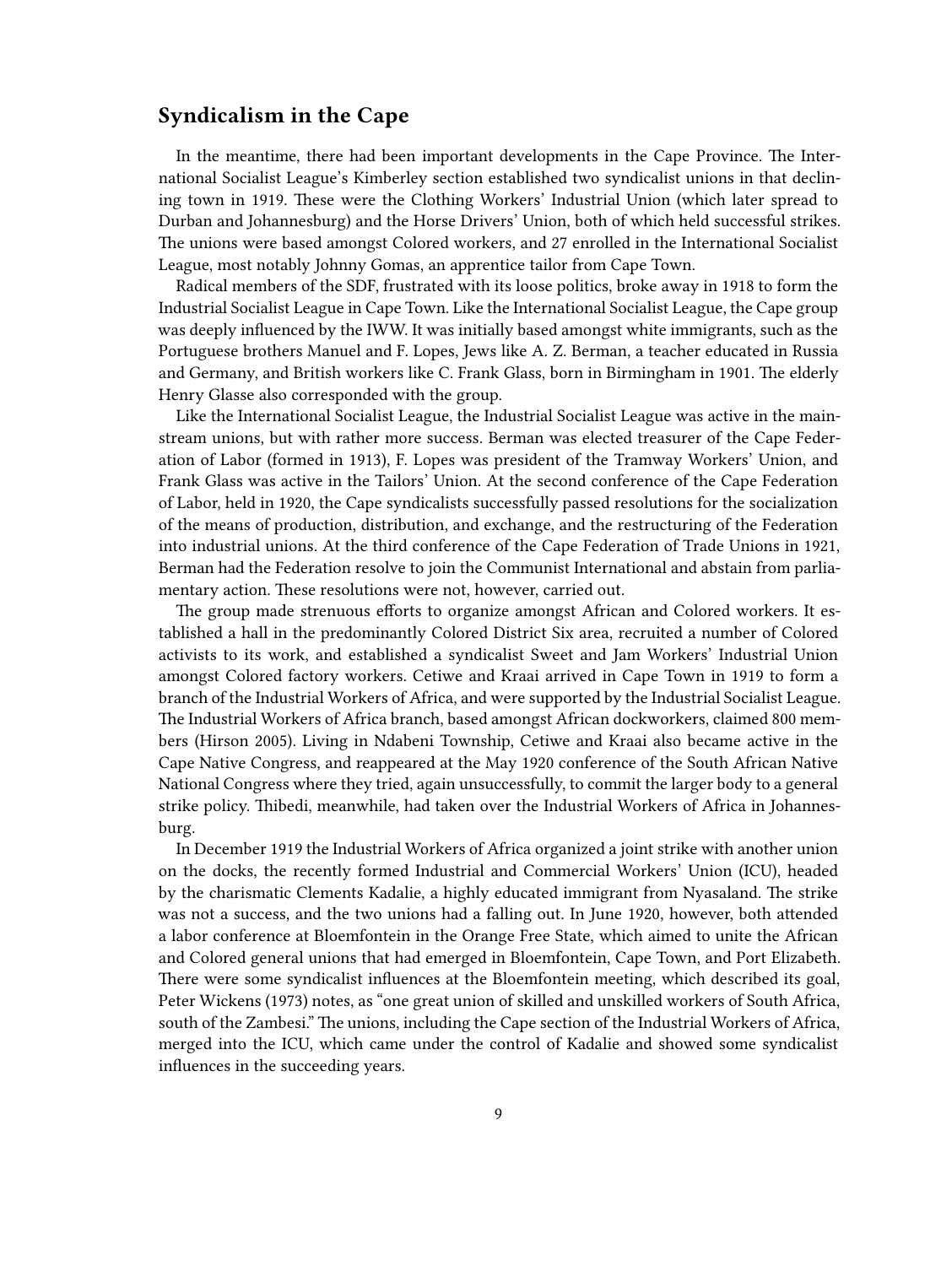## <span id="page-9-0"></span>**The Case of Mozambique**

A small anarchist and syndicalist current emerged in Lourenço Marques from the early twentieth century. It was largely isolated from the South African movement, but developed in a similar context: a racially divided working class, with unequal civil and political rights. It started among Portuguese immigrants and political prisoners deported under anti-anarchist laws passed in the 1890s, and was influenced by the rapid growth of anarchist and syndicalist currents in Portugal's National Labor Union and its successor, the General Confederation of Labor. The Mozambican movement was a minority current, as the local unions generally did not admit people of color.

Local anarchists and syndicalists attracted a series of hostile articles in *O Progresso*, a republican paper printed in Lourenço Marques from 1905. In 1910, the anarchist printer José Estevam, released from prison after the Republic was established, formed the Revolutionary League in Lourenço Marques. Groups like the Revolutionary League and the Libertarian Group Francisco Ferrer promoted anarchist ideas, were noticeable at May Day demonstrations, and wrote in the republican and labor press.

*O Incondicional*, which appeared from November 1910, had an editorial board of anarchists and republicans. Anarchists and syndicalists similarly wrote for *O Emancipador*, newspaper of the Port and Railway Employees' Association (the city's main union), published from 1920, and also distributed *A Batalha*, published by Portugal's General Confederation of Labor. In 1919, Ivon Jones was prosecuted in Pietermaritzburg for distributing seditious literature: he subsequently stayed for a while in Mozambique, where he encountered the *O Emancipador* group, and organized for the *International* to be sold by a local newsagent.

There was a lively cosmopolitan café culture in Lourenço Marques, which drew in a number of Africans, including members of the *assimilado* elite (Africans exempted from the discriminatory legal code applied to people of color), and anarchosyndicalist ideas also circulated in this milieu. João Dos Santos Albasini, the city's most prominent intellectual and *assimilado*, and editor of *O Africano* (distributed in South Africa as well as Mozambique), was somewhat influenced by syndicalism. His articles criticized the racial policies of the Mozambican unions, and periodically echoed the radical pieces in *O Emancipador*. From 1917 to 1921, the Port and Railway Employees' Association led a strike wave at Lourenço Marques and on the railways, in which individual anarchists and syndicalists were prominent, but the strikes were crushed with martial law.

#### <span id="page-9-1"></span>**The 1920s and 1930s**

The South African syndicalists initially regarded the Russian Revolution as a confirmation of their most deeply held syndicalist views: indeed, the monthly paper of the Industrial Socialist League was called the *Bolshevik*. From 1920 to 1921 there were moves to form a local Communist Party, and real Bolshevik ideas became better known. After a series of splits, including the formation of a syndicalist Communist Party by Dunbar and others in 1920, the Communist Party of South Africa (CPSA), affiliate of the Communist International, was launched in July 1921. It incorporated most existing left-wing groups, with the notable exception of the syndicalist unions amongst workers of color. Battered by the onset of recession, and alienated by the CPSA's focus from 1921 to 1924 on affiliating to the SALP, few activists from these unions joined the CPSA before 1925. A significant number of CPSA members remained influenced by syndicalism, and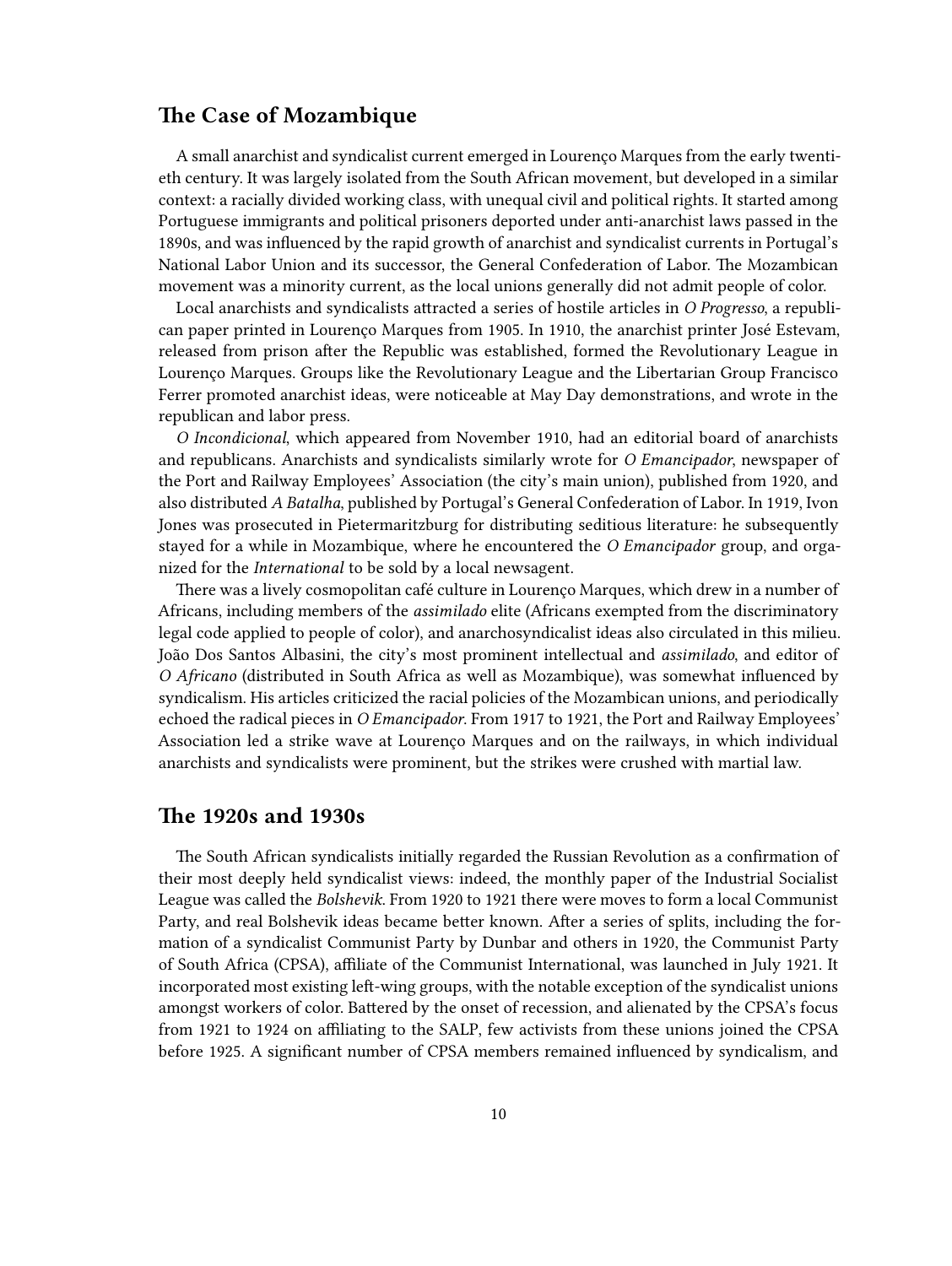Dunbar headed an organized syndicalist faction linked to the *Workers' Dreadnought* group in Britain.

The 1922 Rand Revolt, a general strike over the replacement of white miners by Africans that developed into an armed insurrection, was supported by the CPSA, which condemned the racial violence that developed during the struggle. The Council of Action (now joined by Andrews) played a more important role. It was, above all, Fisher who pushed the strike into an insurrection. The revolt was crushed with the use of airplanes and troops, with hundreds killed or arrested: Fisher and Spendiff committed suicide at the insurrection's headquarters in Fordsburg, Johannesburg.

The ICU, joined in 1920 by Cetiwe and Kraai, and subsequently by Gomas and Thibedi, grew rapidly in the 1920s, and syndicalist influences became quite pronounced, the union adopting a constitution based on that of the IWW in 1925. However, ICU ideology was a complex and unstable mixture, where the ideas of the IWW jostled alongside those of Marcus Garvey, as well as liberalism, Marxism, and moderate unionism. Other than a failed attempt to call a general strike in 1926, the ICU did not undertake much in the way of industrial organization or action. Unlike the syndicalists of the 1910s, it found its greatest strength not with the workers of the cities, but amongst African and Colored farm workers and tenant farmers, also recruiting heavily amongst the African elite, and claimed 100,000 members by 1927 (Wickens 1973).

Just as white immigration had helped bring syndicalism to South Africa, African and Colored migrancy spread the ICU across Southern Africa, with sections established in Southwest Africa in 1920, Southern Rhodesia in 1927, and into Northern Rhodesia in 1931. However, corruption, infighting, weak structures, the lack of a clear strategy, members' frustration, and repression saw the ICU fragment rapidly after 1927. The movement virtually collapsed everywhere in the early 1930s, although it was revived in Southern Rhodesia in the 1940s.

The end of the Council of Action and the ICU provided two nails in the coffin of local anarchism and syndicalism in Southern Africa. More followed. In Mozambique, martial law inflicted a massive defeat on the unions during a railway strike in 1925–6, and the Portuguese dictatorships of 1926 and 1932 suppressed the radical press, independent unions, and the café culture of Lourenço Marques.

A final nail was provided by changes in the CPSA. In 1928, the CPSA adopted the "Native Republic" thesis on the instructions of the Communist International, which stipulated that capitalist democracy must be attained before socialism could be considered. This break with the older tradition of combining class struggle with national liberation was coupled to the onset of the "New Line" period, designed to Bolshevize the communist parties. The great majority of veterans of the pre-CPSA period, including Andrews, Bunting, Frank Glass, Harrison, and Thibedi, were expelled. Some later rejoined the CPSA as orthodox members, like Andrews, others moved to Trotskyism, like Frank Glass and Thibedi, and some left politics entirely, like Harrison.

### <span id="page-10-0"></span>**In Conclusion**

Anarchism and syndicalism played an important role in Southern Africa from the 1880s onwards, a role often obscured by the ongoing influence of a substantial communist historiography. Migration was a key factor in spreading these ideas into South Africa and Mozambique, and subsequently into Southwest Africa and the Rhodesias. An important minority current, anarchism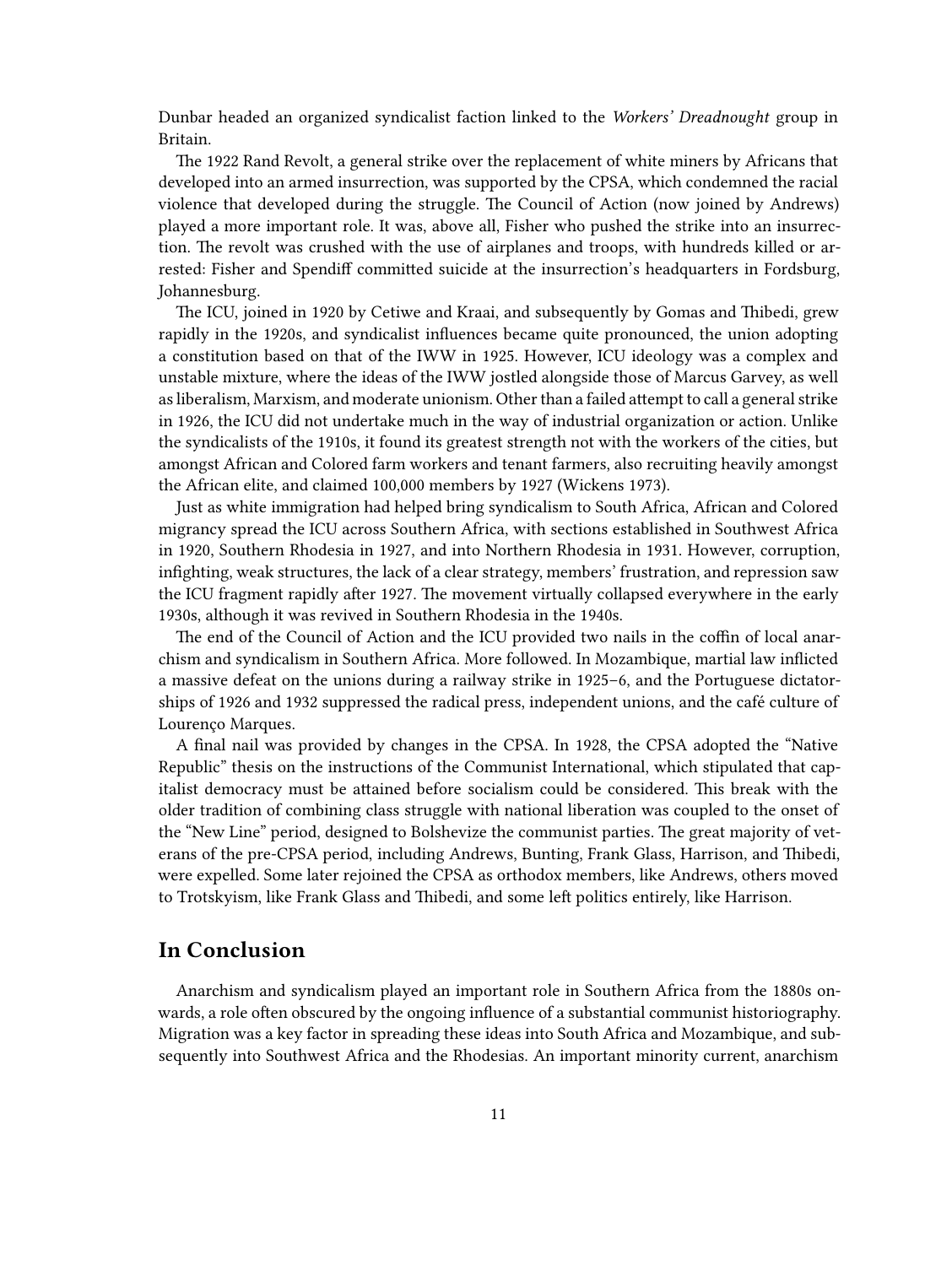and syndicalism always battled against the segregationist politics of white labor and the influence of African nationalism, but nonetheless had an important influence on sectors of the wider working class. This history shows that the international rise of anarchism and syndicalism from the 1880s to the 1920s also took place in Southern Africa, and that Bakunin's heirs developed a strategy that saw the One Big Union as the vehicle of both class struggle and national liberation, and the nucleus of a libertarian socialist society.

SEE ALSO: Anarchism ; Bain, J. T. (1860–1919) ; Bolsheviks ; Communist Party of South Africa, 1921–1950 ; Dunbar, Andrew (1879–1964) ; Garvey, Marcus (1887–1940) and Garveyism ; Industrial Workers of the World (IWW) ; Kropotkin, Peter (1842–1921) ; Marx, Karl (1818–1883) ; Sigamoney, Bernard L. E. (1888–1963) ; South Africa, African Nationalism and the ANC ; South Africa, Labor Movement ; South African Communist Party, 1953–Present

## <span id="page-11-0"></span>**References And Suggested Readings**

- Cappela, J. (1981) *O Movimento Operário em Lourenço Marques, 1898–1927*. Porto: Edic es Afrontamento.
- Cope, R. K. (n.d. [?1943]) *Comrade Bill: The Life and Times of W. H. Andrews, Workers' Leader*. Cape Town: Stewart Printing.
- Department of Justice (2001) *The ISL and Coloured Workers*. Pretoria: National Archives.
- Freire, J. (2001) *Freedom Fighters: Anarchist Intellectuals, Workers, and Soldiers in Portugal's History*. Montreal: Black Rose Books.
- Harrison, W. H. (n.d. [?1947]) *Memoirs of a Socialist in South Africa 1903–47*. Cape Town: Stewart Printing.
- Hirson, B. (2005) *The History of the Left in South Africa: Writings of Baruch Hirson*. Ed. Y. Hirson. London: I. B. Tauris.
- Hobart-Houghton, D. (1964) *The South African Economy*. Oxford: Oxford University Press.
- Hyslop, J. (2004) *The Notorious Syndicalist: J. T. Bain: A Scottish Rebel in Colonial South Africa*. Johannesburg: Jacana Media.
- Krikler, J. (2005) *Rand Revolt: The 1922 Insurrection and Racial Killings in South Africa*. Cape Town: Jonathon Ball.
- Mantzaris, E. A. (1995) *Labour Struggles in South Africa: The Forgotten Pages, 1903–1921*. Namibia: Collective Resources.
- Pate, F. W. & McDermid, A. (1922) Manifesto of the Mineworkers. *Workers' Dreadnought*, February 18.
- Penvenne, J. M. (1996) João Dos Santos Albasini (1876–1922): The Contradictions of Politics and Identity in Colonial Mozambique. *Journal of African History* 37: 419–464.
- Raftopolous, B. & Phimister, I. (Eds.) (1997) *Keep on Knocking: A History of the Labour Movement in Zimbabwe, 1900–97*. Harare: Baobab Books for the Zimbabwe Congress of Trade Unions and the Friedrich Ebert Stiftung.
- Van der Walt, L. (1999) "The Industrial Union is the Embryo of the Socialist Commonwealth": The International Socialist League and Revolutionary Syndicalism in South Africa, 1915–1920. *Comparative Studies of South Asia, Africa and the Middle East* 19: 1.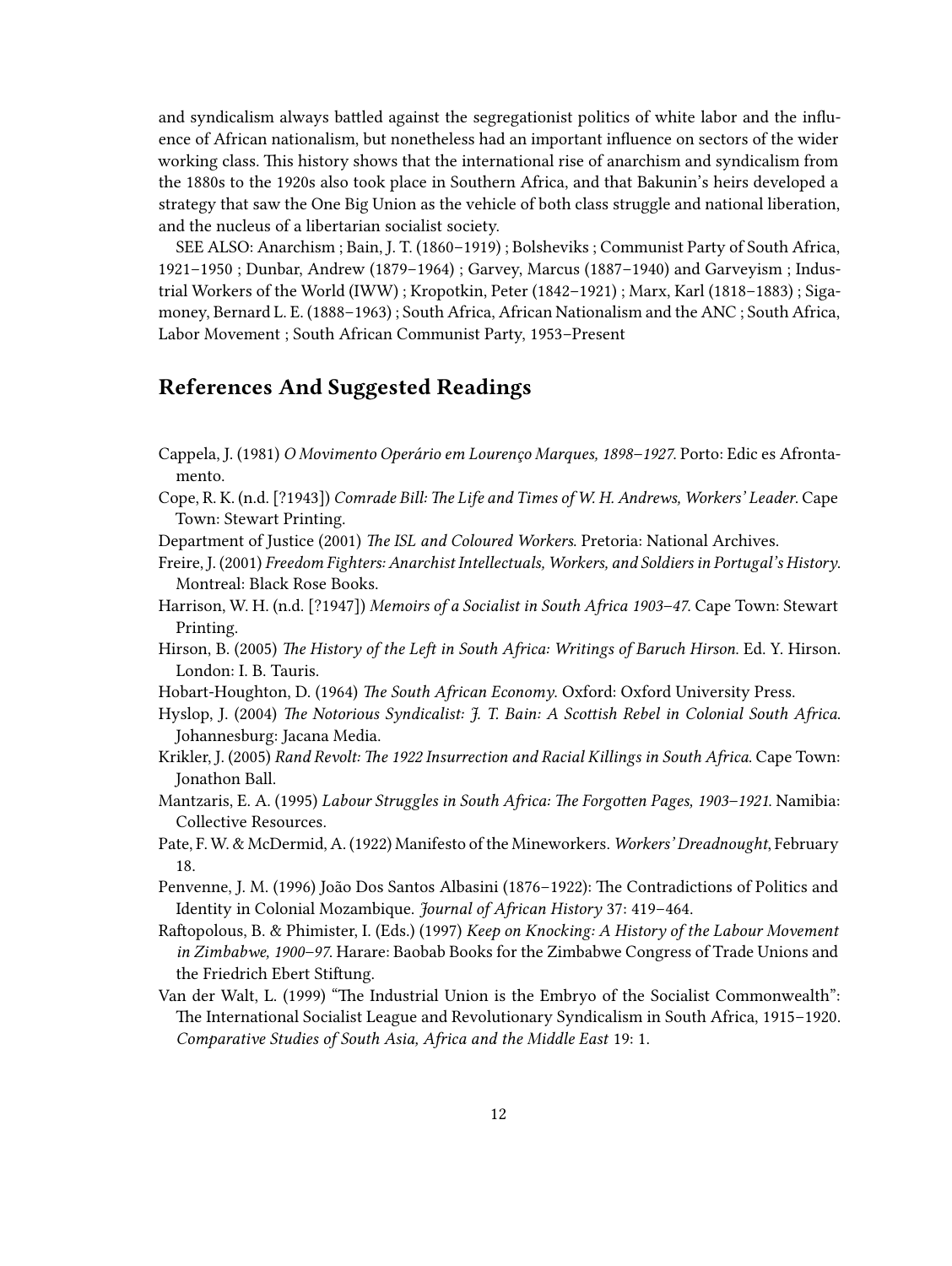- Van der Walt, L. (2001) Revolutionärer Syndikalismus, Rasse und Klasse in Südafrika: Die "International Socialist League" und die "Industrial Workers of Africa" 1915 bis 1920. *Archiv für die Geschichte des Widerstandes und der Arbeit* 16.
- Van der Walt, L. (2004) Bakunin's Heirs in South Africa: Race and Revolutionary Syndicalism from the IWW to the International Socialist League, 1910–21. *Politikon* 31 (1).
- Van der Walt, L. (2006) Anarchism and Syndicalism in South Africa, 1904–1921: Rethinking the History of Labour and the Left. PhD thesis, University of the Witwatersrand.
- Wickens, P. L. (1973) The Industrial and Commercial Workers' Union of Africa. PhD thesis, University of Cape Town.
- Willan, B. (Ed.) (1996) *Sol Plaatje: Selected Writings*. Johannesburg: Witwatersrand University Press.
- Yudelman, D. & Jeeves, A. (1986) New Labour Frontiers for Old: Black Migrants to the South African Gold Mines, 1920–85. *Journal of Southern African Studies* 13 (1).